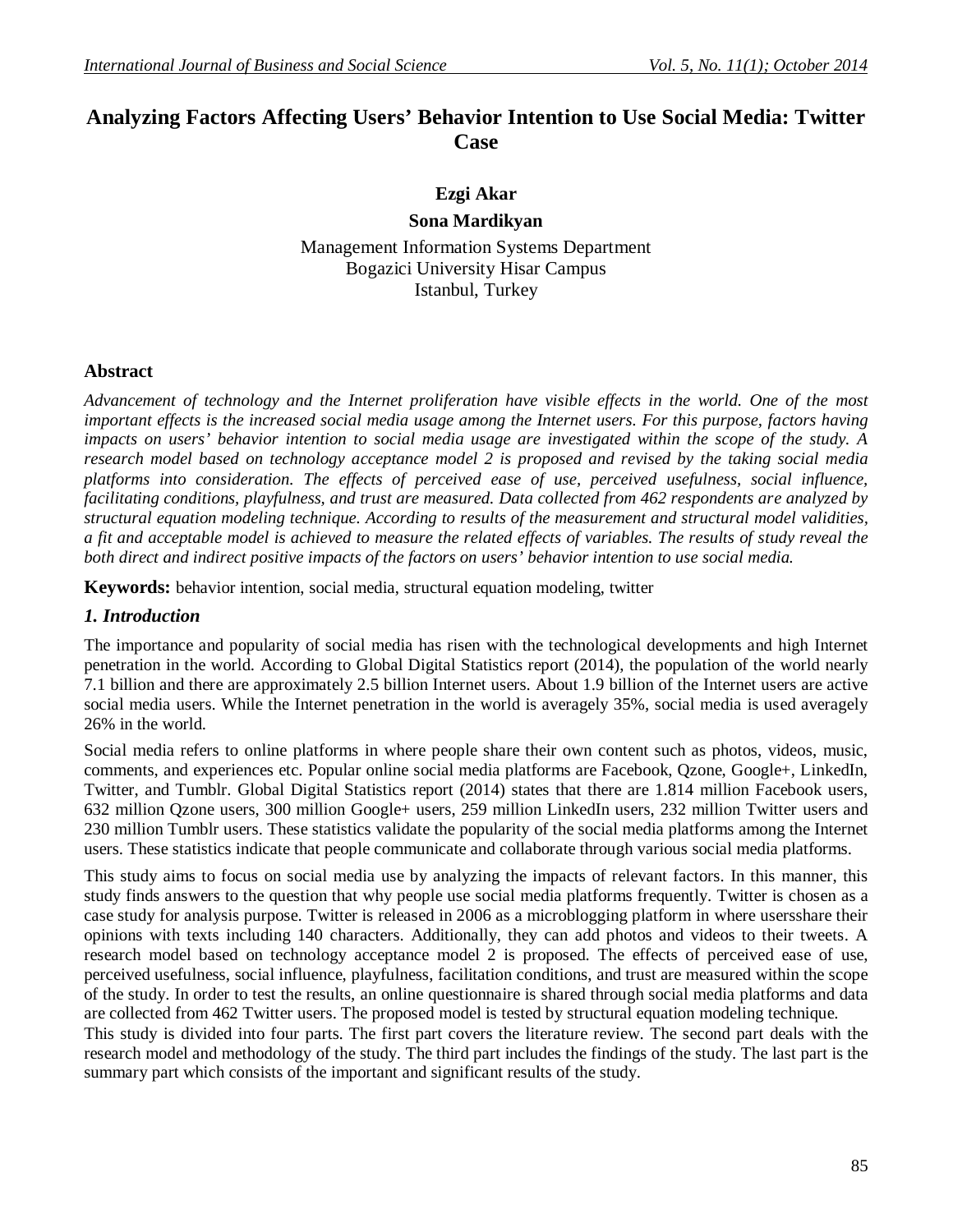## *2. Literature Review*

It is obvious that social media has become a popular research field with the technological advancements and the Internet proliferation. In this manner, many researchers focus on and conduct studies in social media from different perspectives such as governmental and political, marketing, educational, and individual.

From the governmental and political perspective, both Twitter and Facebook have gained a popularity by governments and adopted by various politicians in order to be in an effective and lasting communication with citizens. Khan et al. (2014) define the governments as social governments in this new era and state that governments should develop their social media strategies to become more efficient and effective in the social media. In their study, Alam and Lucas (2011) conduct a study about Twitter use by Australian government by analyzing the tweets of governmental agencies. They find that these agencies post tweets to share information about news and updates about them or about external agencies. In another study, Alam et al. (2011) focus on the usage of Facebook by the governments. They reveal that social media platforms are great opportunities for governments to communicate and collaborate. Besides, Sobaci and Karkin (2013) analyze the use of Twitter by Turkish mayors and find that Twitter is adopted and is widely used by mayors and so it improves the public relations.

Social media is also widely studied from both students' and educational institutions' perspectives. Ivala and Gachago (2012) measure the students' engagement through Facebook and blogs and they find that these social media platforms enhance the students' performance. Lin et al. (2013) measure how students perceive Twitter as an educational tool and they reveal that students are more interested in information sharing about the courses through social media platforms. Prestridge (2014) also focus on students' Twitter usage and indicates that Twitter support engagement in learning. On the other hand, Palmer (2013) investigates the social media usage of universities. Universities use social media in marketing, learning and teaching, student recruitment, alumni communication, student services, and their libraries.

In the field of marketing, social media is a very popular topic. It is clear that social media platforms are a great source of electronic word of mouth (Koo et al., 2011). Cheung et al. (2013) state that electronic word of mouth is more important than traditional promotional and the Internet advertising tools. In this manner, Dlodlo and Dhulup (2013) conduct a study on consumers to measure their social media usage. They propose a research model based on technology acceptance model (TAM) and they try to test the effects of perceived enjoyment, perceived critical mass, perceived usefulness, and perceived ease of use on intention to use social media and find the positive effects of them except perceived usefulness.

Other than governmental and political, educational, and marketing perspectives, social media usage and analysis of user behaviors are also one of the most popular topics in the academic world. Koçak and Oyman (2012) study social media usage behaviors. They state that individuals use social media for watching videos, listening to music, sharing photos, reading and writing comments, and sharing their own contents. They try to find that how users behave in the social media. The results indicate that users prefer social media more to look at photos, listen to music, and watch videos, read and follow webpages that they are interested in.

Hughes et al. (2012) analyze personality predictors of social media use. They try to investigate effects of personality treats of big-five (neuroticism, extraversion, openness, agreeableness and conscientiousness), sociability, and need for cognition. At the end, they find that personality is related to social media use. Moreover, Ozguven and Mucan (2013) focus on five personality traits as in the study of Hughes et al. (2012). They additionally measure the effects of income, age, gender, and life satisfaction. They find the significant effects of conscientiousness, openness to experience, education, income level, and life satisfaction on social media use. In addition, Rauniar et al. (2014) conduct a study on social media usage based on TAM. They select Facebook as a case and try to find the effects of perceived ease of use, critical mass, capability, perceived playfulness, perceived usefulness, and trustworthiness on social media use. They propose a revised TAM model by taking social media into consideration. They validate the model and find the significant effects of the revised dimensions.

Scheepers et al. (2014) figure out the effects of sense of community which have four sub constructs (information seeking behavior, hedonic behavior, sustaining strong ties, and extending weak ties) on social media use. Sense of community refers to "a sense of affiliation and emotional connection, interaction and identification with a groups of people". They explain that these sub constructs identify the behaviors of social media users. Brooks (2013) investigates both technological and personal characteristics on social media use.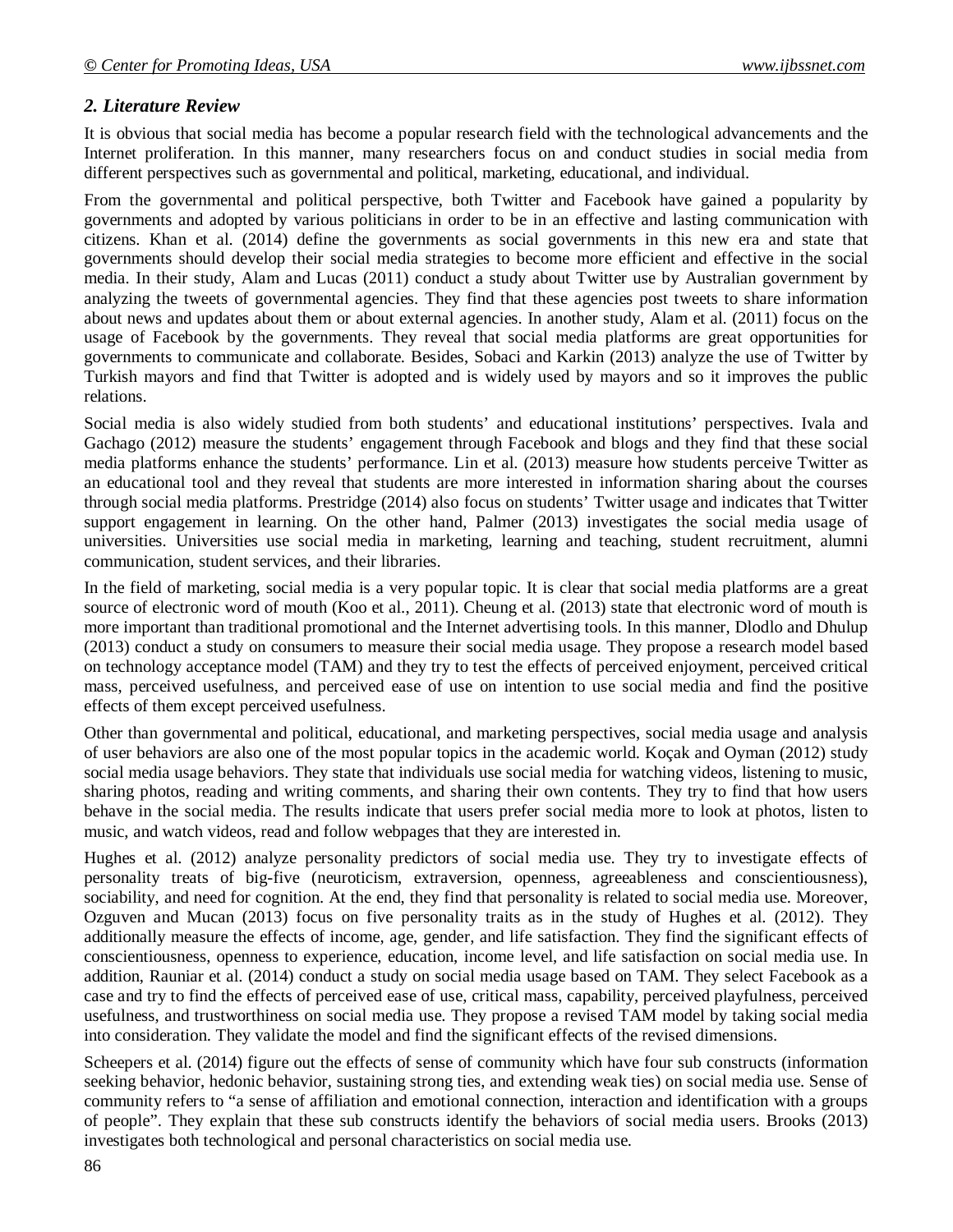He measures presenteeism and sociality as technological characteristics and information privacy sensitivity, personal involvement, and cognitive absorption as personal characteristics. He reveals that these all characteristics are highly associated with social media usage.

# *3. Research Model and Methodology*

This part includes the proposed model, hypotheses, and the research methodology of the study.

## **3.1. Research Model**

Many research studies that focus on technology acceptance are based on TAM. TAM was proposed by Davis in 1989 (Figure 1). The main dimensions of the model are perceived ease of use and perceived usefulness. Perceived ease of use refers to "the degree to which a person believes that using a particular system would be free of effort". In addition, perceived usefulness is "the degree to which a person believes that using a particular system would enhance his or her job performance". Davis (1989) indicates that these two dimensions have effect on intention to use a new technology.



**Figure 1: Technology Acceptance Model (Davis, 1989)**

After that, Venkatesh and Davis (2000) develop TAM2 model by adding social influence and cognitive processes (Figure 2). While social influence processes include subjective norm, voluntariness, and image; cognitive processes consist of job relevance, output quality, result demonstrability, and perceived ease of use. These all processes have a significant effect on a new technology acceptance by users. In 1996, Venkatesh and Davis developed a model to find the antecedents of perceived ease of use. They tested the effects of computer selfefficacy and object usability. Moreover, Venkatesh and Bala (2008) proposed TAM3 model including external variables to test the antecedents of perceived ease of use. In other words, TAM3 model extends TAM2 model by adding new dimensions which are computer self-efficacy, perception of external control, computer anxiety, computer playfulness, perceived enjoyment, and objective usability. They find the significant effects of them on perceived ease of use.



**Figure 2: Technology Acceptance Model 2 (Venkatesh and Davis, 2000)**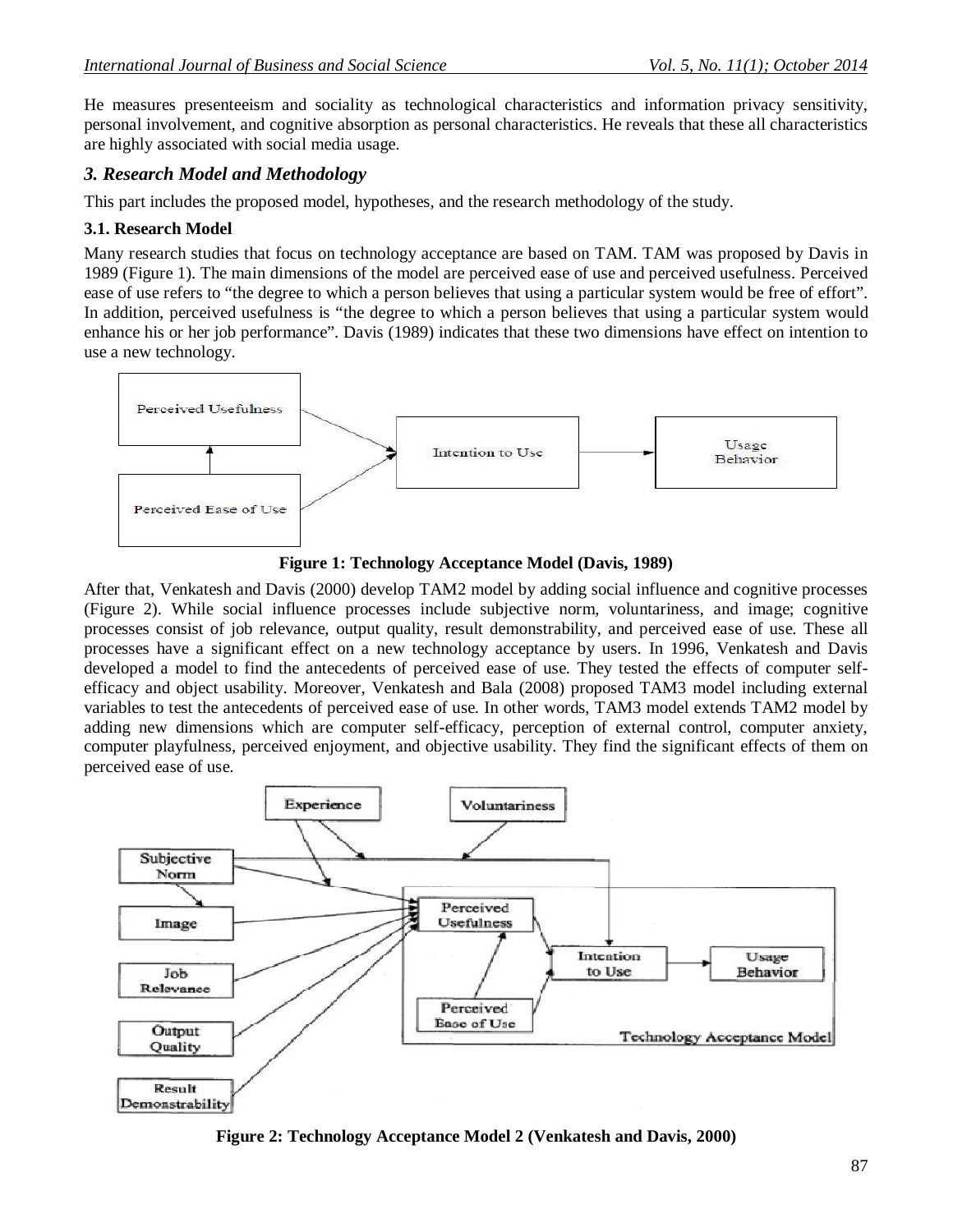Venkatesh et al. (2003) also develop a model called as unified theory of acceptance and use of technology model (UTAUT). UTAUT includes eight dimensions: performance expectancy, effort expectancy, social influence, facilitating conditions, voluntariness of use, experience, age, and gender. While performance expectancy is the degree of that users believe that they will achieve high performance by using the new system, effort expectancy refers to the degree of how much the using new system requires effort.

Figure 3 shows the proposed research model of the study and it includes the research hypotheses. The research model that is based on TAM2, is revised for social media usage. *Social influence*, *playfulness*, *facilitating conditions*, and *trust* are added as new constructs to the model. Davis (1989) says that perceived ease of use has a direct effect on both perceived usefulness and behavior intention. In addition, perceived usefulness has an effect on behavior intention. They are added as research hypotheses to the model:

H1: Perceived ease of use will have a positive effect on perceived usefulness.

H2: Perceived ease of use will have a positive effect on behavior intention.

H3: Perceived usefulness will have a positive effect on behavior intention.



**Figure 3: Proposed Research Model of the Study and Hypotheses**

Venkatesh et al. (2003), defines the social influence as "the degree to which an individual perceives that important others believe he or she should use the new system." They also state that social influence is related to subjective norm in TAM2 and they are similar to each other. Venkatesh and Davis (2000) state that if a person suggests that the system is useful, another person can believe that it is useful and have an intention to use the system.

## *H4: Social influence will have a positive effect on perceived usefulness.*

Playfulness is an important dimension for social media platforms. Rauniar et al. (2013) state that if a person enjoys them, he or she finds the service more useful. Moreover, they figure out that interactivity plays a key role in social media platforms, especially for Facebook and Twitter.

#### *H5: Playfulness will have a positive effect on perceived usefulness.*

Facilitating conditions is added as other construct to the research model. Venkatesh et al. (2003) define the facilitating conditions as "the degree to which an individual believes that an organizational and technical infrastructure exists to support use of the system." Facilitating conditions refer to that whether related social media platform includes proper and enough instructions for users. Besides, the related social media platform should have enough services and applications for its users. In this manner, facilitating conditions have effects on perceived usefulness, playfulness, and trust. If facilitating conditions satisfy users, users become more playfulness, trust the social platform, and believe that the social media platform enhances their performances.

*H6: Facilitating conditions will have a positive effect on perceived usefulness. H7: Facilitating conditions will have a positive effect on playfulness. H8: Facilitating conditions will have a positive effect on trust.*

Trust is one of the most important dimensions for especially online platforms. It is obvious that social media platforms collect users' information. Therefore, information confidentiality and not to misuse of information are important for users. Users post tweets and share images and videos on Twitter.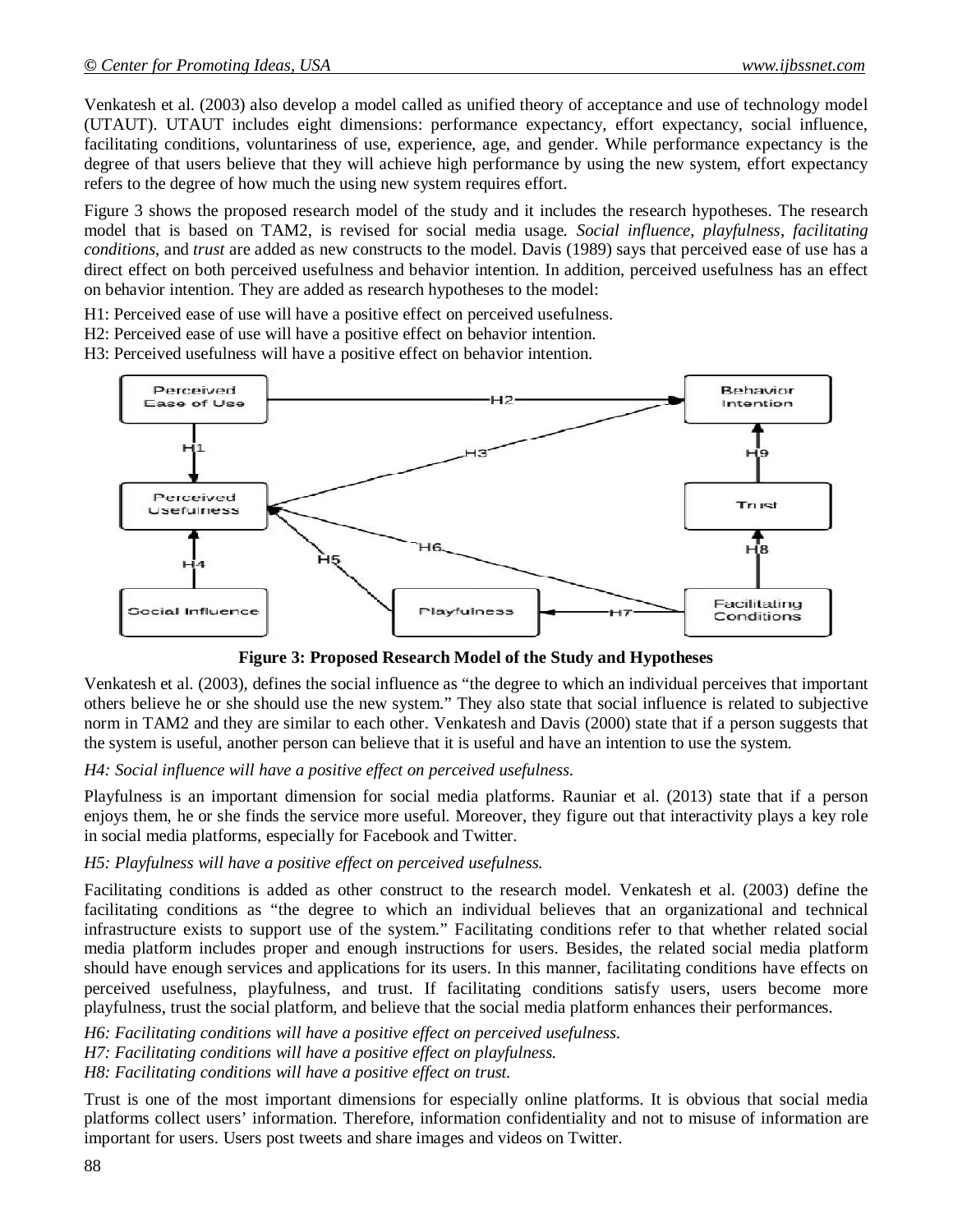Rauniar et al. (2013) explain that these activities are one of the examples of online behaviors of users. They indicate that users should not be worry about privacy and safety concerns. Therefore, behavior intention to user social media is influenced by users' trustworthiness to the social media platform.

*H9: Trust will have a positive effect on behavior intention.* 

#### **3.2. Research Methodology**

In the study, a questionnaire is prepared to collect data, measure the effects of each factor, and verify the research hypotheses. The questionnaire includes nine questions about users' Twitter usage behaviors. Descriptive questions collected data about both users' demographic information such as age, gender, education level, and their follower and following numbers in Twitter. In addition, Twitter usage frequencies of users were gathered.

The last questions includes 26 sub items. It measures the dimensions having effects on users' behavior intentions to use social media. For each sub item, 7-point Likert-Scale is used. Appendix 1 shows the sub items of each construct in the proposed research model. Some of the questions are adapted from the literature and revised for social media. In addition, the questionnaire is designed in Turkish. For this purpose, English version of the questionnaire is translated into Turkish and then Turkish version is translated into English in order to keep the consistency among languages.

Data are collected using an online questionnaire service. Targeted sample is active Twitter users. Online questionnaire is distributed through social media platforms such as Facebook and Twitter. As a result, 462 replies are received. Hair et al. (2010) indicate that it requires minimum 150 sample size with a research model including seven or less constructs, modest communalities, and no unidentified constructs for structural equation modeling (SEM) technique.

## *4. Findings of the Study*

This part of the study includes descriptive findings, results of the measurement and structural model validities.

### **4.1. Descriptive Statistics**

Table 1 shows the descriptive findings of the study. According Table 1, While 60.2% of the respondents are between 19 – 25 years old, there are 131 respondents who are 18 and less than 18 years old. The research sample includes 394 males and 68 females. When the educational level is investigated, many Twitter users are either university student or high school students. It can be concluded that Twitter is more popular among high school and university students.

Moreover, most of the Twitter users have up to 199 followers and followings. 36.1% of the respondents have between 0 and 99 followers and 34% of the respondents have between 100 and 199 followings. While followers are the other Twitter users who follow the tweets of the user, followings are the users who are followed by the user. Lastly,  $44.2\%$  of the respondents visit often Twitter and 25.8% spend about  $3 - 5$  hours in a day.

## **4.2. Confirmatory Factor Analysis**

Confirmatory factor analysis (CFA) is developed by Karl Jöreskog in 1960s. CFA tests whether a set of items defines a construct or not. Moreover, Swell Wright develop the path model with box and arrow diagrams (Wright, 1918, 1921, 1934, as cited in Blunch, 2007; Schumacker and Lomax, 2010). In fact, path model which tests more complex relationships among factors, is the combination of correlation coefficients and regression analysis.

SEM that is developed by Karl Jöreskog, Ward Keesling and David Wiley (Jöreskog, 1969, 1973; Keesling 1972; Wiley, 1973 as cited in Schumacker and Lomax, 2010), is the integration of path and confirmatory analysis. Their model is known as JKW and becomes more popular with the development of linear structural relations model that is also known as the first program to test SEM. In accordance with Hair et al. (2010) SEM have three different characteristics when it is compared with other multivariate techniques. Firstly, SEM makes separate and interconnected multiple regression equations simultaneously. Secondly, SEM measures unobserved variables known as latent constructs by analyzing consistency among multiple indicators known as observed variables. The last difference is that research theory including set of relationships and hypotheses are in a model.

SEM analysis has two parts: measurement and structural model validity. This part of the study includes the results of CFA to test measurement model validity.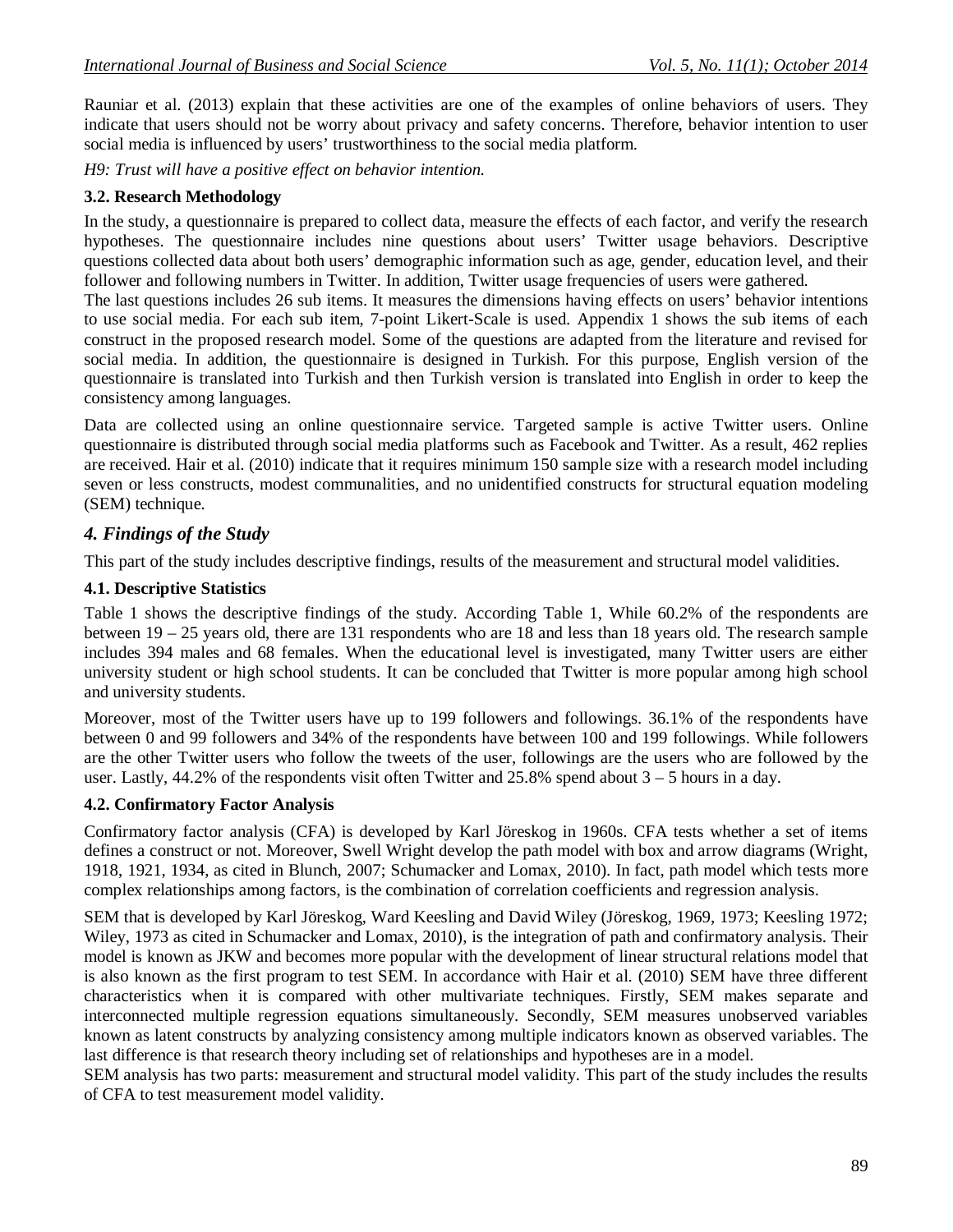These results are obtained by using AMOS 18.0 which is a software tool. Maximum likelihood estimation (MLE) procedure is chosen to do CFA. MLE procedure finds the most likely estimates for the coefficients in an iterative manner (Hair et al., 2010). Hair et al. (2010) state that factor loadings of the indicators should be at least 0.5 and ideally 0.70 or greater. It is important that factor loadings should explain half of the variable even if at least 0.5 factor loadings are significant.

| <b>Characteristic</b>                    |                       | Frequency                | Percentage |
|------------------------------------------|-----------------------|--------------------------|------------|
| Age                                      | $\leq$ 18             | 131                      | 28.4%      |
|                                          | $19 - 25$             | 278                      | 60,2%      |
|                                          | $26 - 35$             | 45                       | $9.7\%$    |
|                                          | $>= 36$               | 8                        | $1.7\%$    |
| Gender                                   | Female                | 68                       | 14,7%      |
|                                          | Male                  | 394                      | 85.3%      |
| Education                                | Primary school        | 45                       | $9.7\%$    |
|                                          | High school student   | 115                      | 24.9%      |
|                                          | University student    | 218                      | 47.2%      |
|                                          | University graduate   | 61                       | 13.9%      |
|                                          | Master/Ph.D. student  | 12                       | 2.6%       |
|                                          | Master/Ph.D. graduate | 8                        | $1.7\%$    |
| Number of followers                      | $0 - 99$              | 167                      | 36.1%      |
|                                          | $100 - 199$           | 134                      | 29%        |
|                                          | $200 - 299$           | 51                       | 11%        |
|                                          | $300 - 399$           | 28                       | 6.1%       |
|                                          | $>= 400$              | 82                       | 17.7%      |
| Number of following                      | $0 - 99$              | 155                      | 33,5%      |
|                                          | $100 - 199$           | 157                      | 34%        |
|                                          | $200 - 299$           | 73                       | 15.8%      |
|                                          | $300 - 399$           | 26                       | 5.6%       |
|                                          | $>= 400$              | 51                       | 11%        |
| Daily frequency to visit Twitter         | Never                 | $\overline{\phantom{a}}$ |            |
|                                          | Rarely                | 43                       | 9.3%       |
|                                          | Sometimes             | 141                      | 30.5%      |
|                                          | Often                 | 204                      | 44.2%      |
|                                          | Very often            | 74                       | $16\%$     |
| Hourly frequency to use Twitter in a day | $0 - 2$               | 305                      | 66%        |
|                                          | $3 - 5$               | 119                      | 25,8%      |
|                                          | $6 - 8$               | 25                       | 5.4%       |
|                                          | $>= 9$                | 13                       | 2.8%       |

| <b>Table 1: Descriptive Statistics of the Study</b> |  |  |  |
|-----------------------------------------------------|--|--|--|
|-----------------------------------------------------|--|--|--|

In this manner, indicators of perceived usefulness (PU1), social influence (S3), behavioral intention (BI4), and facilitating conditions (FC1) that have 0.58, 0.06, 0.60, and 0.61 factors loadings respectively, are deleted from the model in order to represent the constructs well and increase the goodness of fit indices of the measurement model. After that a new CFA is done. Table 2 shows the results of new CFA. It includes the name of the constructs, indicators, and their factor loadings, square of factor loadings, measurement errors and p-values. According to Table 2, all indicators are significant with 0.001 p-values. PE3, PU3, BI1, BI2, BI3, and FC2 have 0.66, 0.69, 0.67, 0.68, 0.65, and 0.68 respectively. These values are at least 0.50 and very close to 0.70. They do not violate integrity of the constructs.

| <b>Latent Variable</b>         | <b>Indicator</b> | Factor<br>Loading | <b>Factor Loading</b><br><b>Squared</b> | Measurement<br>Error | p- Value      |
|--------------------------------|------------------|-------------------|-----------------------------------------|----------------------|---------------|
|                                | PE1              | 0.79              | 0.62                                    | 0.38                 | $\geq$        |
| Perceived Ease of Use          | PE2              | 0,83              | 0.70                                    | 0.30                 | 0,001         |
|                                | PE3              | 0.66              | 0.44                                    | 0.56                 | 0.001         |
|                                | PE4              | 0.77              | 0.59                                    | 0.41                 | 0.001         |
|                                | PU2              | 0.74              | 0.55                                    | 0,45                 | $\rightarrow$ |
| Perceived Usefulness           | PU3              | 0.69              | 0.47                                    | 0,53                 | 0.001         |
|                                | PU4              | 0.75              | 0.56                                    | 0.44                 | 0.001         |
|                                | PU <sub>5</sub>  | 0,85              | 0.73                                    | 0,27                 | 0,001         |
|                                | S <sub>1</sub>   | 0.92              | 0.85                                    | 0,15                 | 0.001         |
| Social Influence               | S <sub>2</sub>   | 0.82              | 0.67                                    | 0.33                 | $\rightarrow$ |
|                                | P <sub>1</sub>   | 0.82              | 0.67                                    | 0.33                 | $\approx$     |
| Playfulness                    | P <sub>2</sub>   | 0.84              | 0.71                                    | 0,29                 | 0.001         |
|                                | P <sub>3</sub>   | 0.89              | 0.79                                    | 0,21                 | 0.001         |
|                                | T1               | 0.83              | 0.68                                    | 0,32                 | $-$           |
|                                | T <sub>2</sub>   | 0.77              | 0.60                                    | 0,40                 | 0.001         |
| Trust                          | T <sub>3</sub>   | 0.93              | 0.87                                    | 0.13                 | 0.001         |
|                                | T <sub>4</sub>   | 0.81              | 0.65                                    | 0,35                 | 0,001         |
|                                | BI1              | 0.67              | 0.45                                    | 0.55                 | 0.001         |
| <b>Behavior Intention</b>      | BI2              | 0.68              | 0.46                                    | 0,54                 | 0.001         |
|                                | <b>BI3</b>       | 0,65              | 0,42                                    | 0,58                 | $\cdot$       |
|                                | FC2              | 0.68              | 0.46                                    | 0.54                 | $\rightarrow$ |
| <b>Facilitating Conditions</b> | FC <sub>3</sub>  | 0.75              | 0.56                                    | 0.44                 | 0.001         |

**Table 2: Results of Confirmatory Factor Analysis**

\*not estimated when loading set to fixed value of 1.0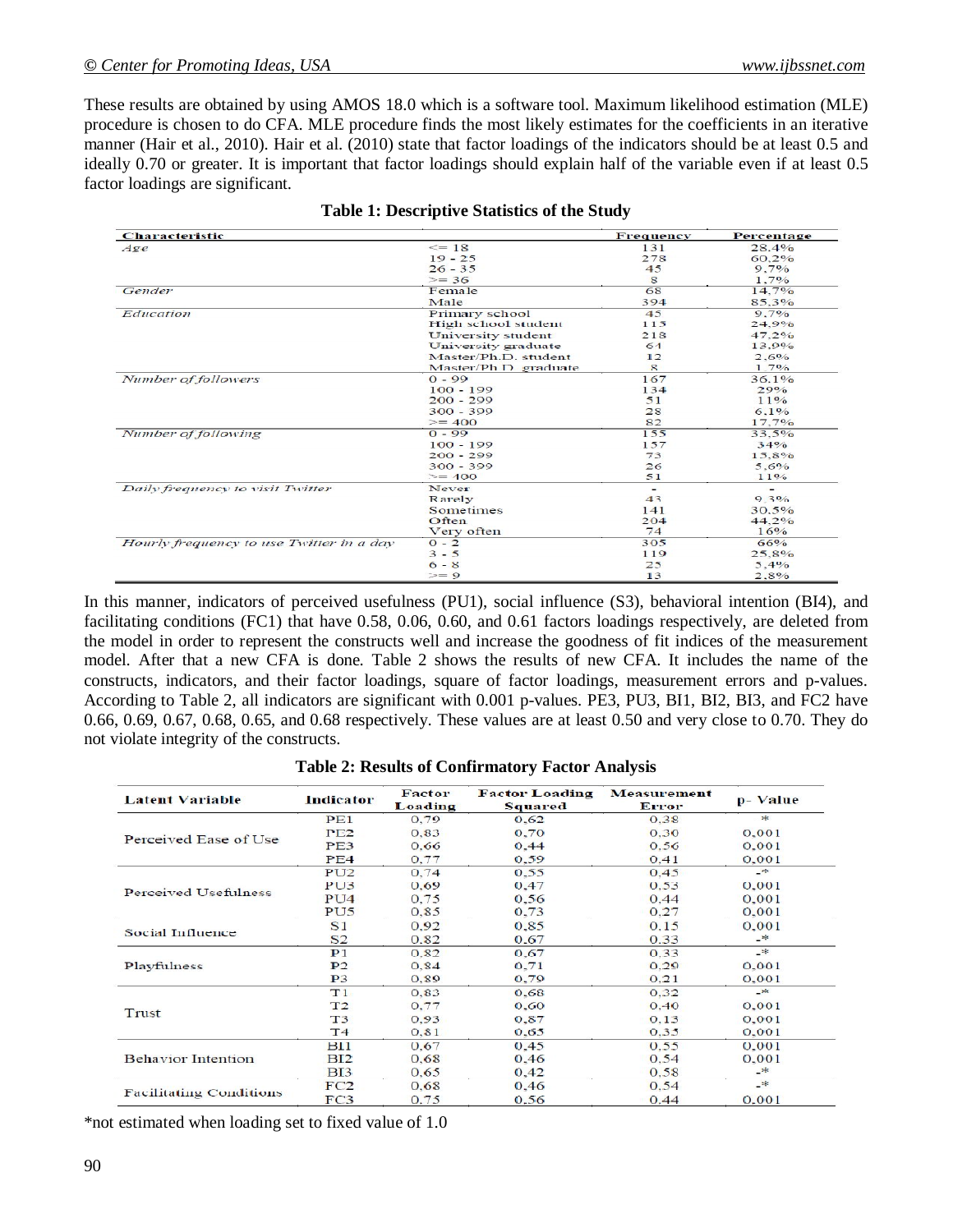Table 3 shows goodness of fit indices of the measurement model. Chi-square of the model is 404.468 and degrees of freedom is 188. In accordance with Engel, Moosbrugger and Müller (2003), Table 3 includes the acceptable fit intervals and goodness of fit indices of the measurement model. All goodness of fit indices point out that the measurement model is well-designed and indicators represent the related constructs well.

### **4.2.1. Construct Validity and Normality**

In order to assess the construct validity, convergent and discriminant validities are investigated in the study. Hair et al. (2010) and Bollen (1989) state that for construct validity, standardized factor loadings should be at least 0.50 and ideally 0.70 or greater. All the factor loadings in the measurement model are at least 0.50. In addition to factor loadings, construct reliability should be at least 0.70 and average variance extracted should be at least 0.50 as a rule of thumb.

Table 4 shows the construct reliabilities and average variance extracted results for each construct. All construct reliabilities except for facilitating conditions are at least 0.70. On the other hand, construct reliability value of facilitating conditions is relative to 0.70. Moreover, average variance extracted results for each construct except behavior intention are greater than 0.50. The construct, behavior intention has 0.44 average variance extracted which is close to 0.50 and does not violate the integrity of the measurement model. When these all values are taken together and considered, they all support the convergent validity of the measurement model.

#### **Table 3: Goodness of Fit Indices of the Measurement Model (Engel, Moosbrugger and Müller, 2003)**

| Chi-Square                     |         | <b>Acceptable Fits</b>       |
|--------------------------------|---------|------------------------------|
| Chi-Square                     | 404.468 |                              |
| Degrees of Freedom             | 188     |                              |
| <b>Absolute Fit Measures</b>   |         |                              |
| GFT                            | 0.93    | $.90 \le GFI \le .95$        |
| <b>RMSEA</b>                   | 0.050   | $.05<$ RMSEA $\leq 08$       |
| Normed Chi-Square              | 2,151   | $2 < X^2/df < 3$             |
| <b>Incremental Fit Indices</b> |         |                              |
| <b>NFI</b>                     | 0.93    | $90 \leq \text{NFI} \leq 95$ |
| CF 1                           | 0.96    | $.95 \leq C11 \leq 1.00$ *   |
| <b>Parsimony Fit Indices</b>   |         |                              |
| <b>AGFI</b>                    | 0.90    | .85 < AGF < .90              |

\*good fit

#### **Table 4: Construct Reliability and Average Variance Extracted Results**

| <b>Latent Variable</b>         | <b>Construct</b><br><b>Reliability</b> | <b>Average Variance</b><br><b>Extracted</b> |
|--------------------------------|----------------------------------------|---------------------------------------------|
| Perceived Ease of Use          | 0.85                                   | 0.58                                        |
| Perceived Usefulness           | 0.84                                   | 0.58                                        |
| Social Influence               | 0,86                                   | 0.76                                        |
| Playfulness                    | 0.89                                   | 0.72                                        |
| Trust                          | 0,90                                   | 0.70                                        |
| <b>Behavior Intention</b>      | 0,70                                   | 0.44                                        |
| <b>Facilitating Conditions</b> | 0.68                                   | 0.51                                        |

Venkatraman (1989) defines the discriminant validity that a measure does not highly correlated with another measure. In order to establish discriminant validity, Hair et al. (2010) and Fornell and Larcker (1981) compare AVE estimates for each factor with the squared correlations associated with that factor. When it is compared, all AVE estimates in Table 5 are greater than the corresponding construct squared correlation estimates in Table 6. While construct squared correlation estimates are shown above the diagonal, correlation estimates are shown below the diagonal in Table 5. Results reveal that there are not any problem with discriminant validity for CFA model. In addition to construct validity, normality is checked by Kolmogorov-Smirnov test. The results show that all observed variables are normally distributed with 0,001 p-values.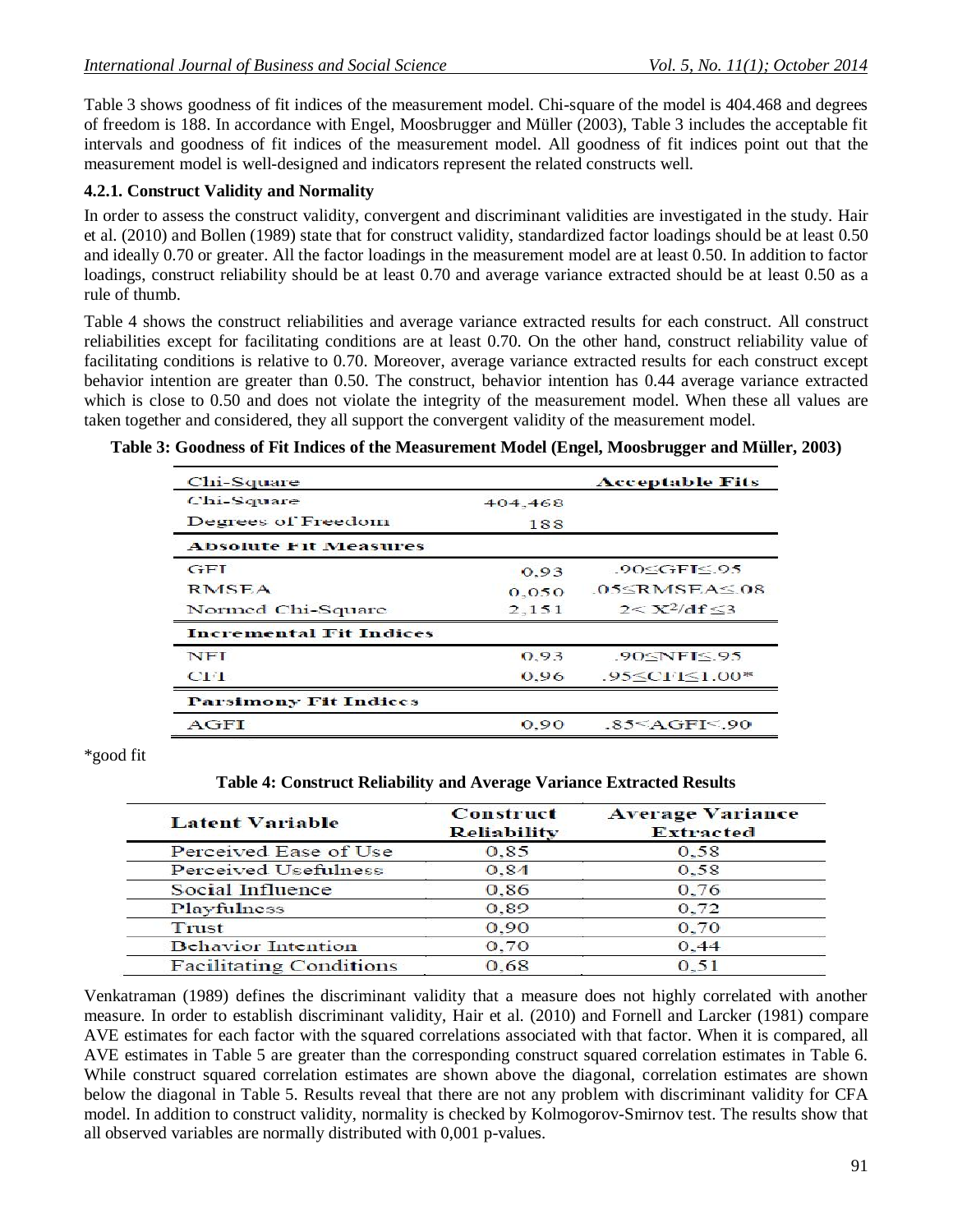|                  | PE        | PU        | S         | Р         | т         | вI        | $_{\rm FC}$ |
|------------------|-----------|-----------|-----------|-----------|-----------|-----------|-------------|
| PE               | 1.00      | 0.13      | 0,11      | 0,07      | 0,03      | 0,18      | 0,29        |
| ${\bf P}{\bf U}$ | $0.36***$ | 1.00      | 0.21      | 0.34      | 0.19      | 0.55      | 0.26        |
| S                | $0.33***$ | $0.45***$ | 1,00      | 0,06      | 0.01      | 0,13      | 0.08        |
| P                | $0.27***$ | $0.59***$ | $0.24***$ | 1.00      | 0.24      | 0.56      | 0.27        |
| т                | $0.17***$ | $0.43***$ | $0.09***$ | $0.49***$ | 1.00      | 0,20      | 0.18        |
| вI               | $0.43***$ | $0.74***$ | $0.36***$ | $0.75***$ | $0.45***$ | 1.00      | 0,15        |
| FC               | $0.54***$ | $0.51***$ | $0.28***$ | $0.52***$ | $0.42***$ | $0.39***$ | 1.00        |

|  |  | <b>Table 5: Construct Correlation Matrix</b> |
|--|--|----------------------------------------------|
|--|--|----------------------------------------------|

Significance level:  $*** = 0.001$ 

Note: Values below the diagonal are correlation estimates among constructs. Diagonal elements are construct variances. Values above diagonal show the squared correlations.

### **4.3. Structural Model Validity**

Structural model validity consists of hypotheses testing. The first results of SEM indicate that the first hypothesis is not supported. In other words, the effect of perceived ease of use on perceived usefulness is not supported in the model. Moreover, in order to achieve a better model, modification indices are examined. Modification indices figure out that there are high correlations between social influence and facilitating conditions, and between perceived ease of use and facilitating conditions. As a result, hypothesis 1 is removed from the structural model and two correlations are added to the structural model to increase model fit. Figure 4 depicts the path diagram of the final structural model.



**Figure 4: Path Diagram of Structural Model**

Table 6 includes regression and correlational weights. According to Table 6, all hypotheses are significant and all p-values except hypothesis 9 are 0.001. These results indicate that hypotheses 2 3, 4, 5, 6, 7, 8, and 9 are supported in the model. Besides, all correlations are significant, so it is concluded that variables social influence and facilitating conditions, and perceived ease of use and facilitating conditions are positively correlated with each other.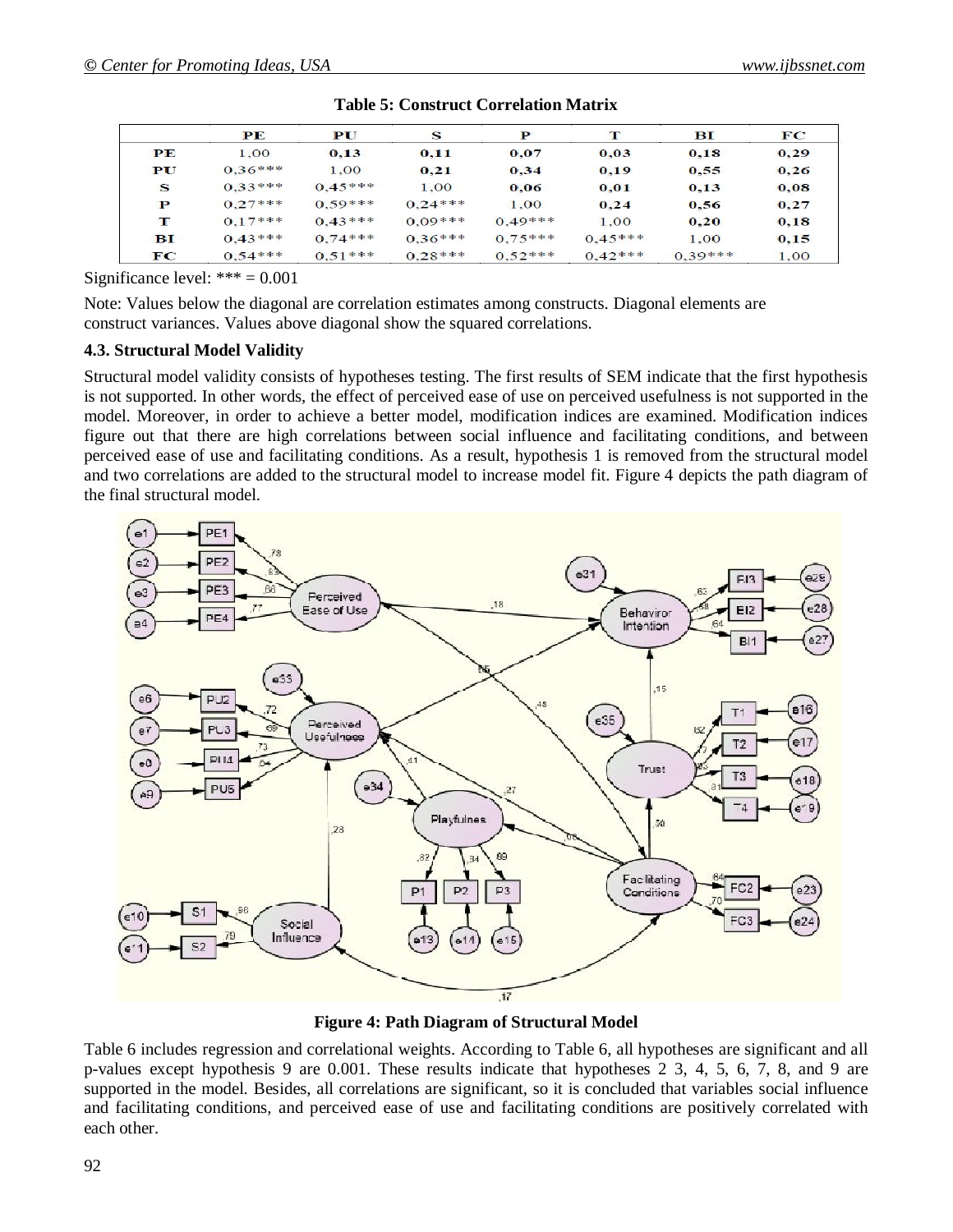| <b>Hypotheses</b>   | <b>Regression Weights</b>    | $\mathbf{p}$ - Values |
|---------------------|------------------------------|-----------------------|
| 2                   | 0.182                        | 0.001                 |
| з                   | 0.654                        | 0,001                 |
| 4                   | 0.282                        | 0.001                 |
| 5                   | 0,405                        | 0.001                 |
| 6                   | 0.269                        | 0.001                 |
|                     | 0.598                        | 0.001                 |
| 8                   | 0.503                        | 0.001                 |
| 9                   | 0.147                        | 0,004                 |
| <b>Correlations</b> | <b>Correlational Weights</b> |                       |
| $SI - FC$           | 0,172                        | 0,003                 |
| $PE-FC$             | 0.482                        | 0.001                 |

**Table 6: Regression and Correlational Weights**

Table 7 shows the total effects of exogenous constructs on endogenous constructs. Whereas, perceived usefulness, behavior intention, trust, and playfulness are endogenous variables, social influence, perceived ease of use, and facilitating conditions are exogenous variables in the structural model. According to Table 8, facilitating conditions have both indirect (0,242) and direct (0,269) effects on perceived usefulness, so total effects of facilitating conditions is 0,511. In addition, social influence has only direct effect on perceived usefulness. While, facilitating conditions and social influence have only indirect effects on behavior intention, perceived ease of use has direct effect on it. Lastly, facilitating conditions have only direct effects on both trust and playfulness.

| Table 7: Total Effects of Exogenous Variables on Endogenous Variables |  |  |
|-----------------------------------------------------------------------|--|--|
|-----------------------------------------------------------------------|--|--|

|                           | Social<br>Influence | Perceived Ease<br>of Use | Facilitating<br>Conditions |
|---------------------------|---------------------|--------------------------|----------------------------|
| Perceived Usefulness      | 0.282               |                          | 0.511                      |
| <b>Behavior</b> Intention | 0.184               | 0.182                    | 0.408                      |
| Trust                     | -                   | $-$                      | 0.503                      |
| Playfulness               |                     | $-$                      | 0.598                      |

Table 10 shows the goodness of fit indices of the structural model. It includes the results of the proposed model and acceptable fit intervals. According to Engel et al. (2003), GFI, RMSEA, Normed Chi-Square, NFI, CFI, and AGFI values are in the acceptable fit intervals and all of them indicate that the structural model of the study is well designed and acceptable. In addition, Chi-square of the model is 563,072 and degrees of the freedom is 199.

|  |  | Table 8: Goodness of Fit Indices of the Structural Model (Engel, Moosbrugger and Müller, 2003) |  |  |
|--|--|------------------------------------------------------------------------------------------------|--|--|
|--|--|------------------------------------------------------------------------------------------------|--|--|

| Chi-Square                     |         | <b>Acceptable Fits</b>     |
|--------------------------------|---------|----------------------------|
| Chi-Square                     | 563,072 |                            |
| Degrees of Freedom             | 199     |                            |
| <b>Absolute Fit Measures</b>   |         |                            |
| GFT                            | 0.90    | $.90 \le GF \le 95$        |
| <b>RMSEA</b>                   | 0.063   | $.05<$ RMSEA $\leq 08$     |
| Normed Chi-Square              | 2,830   | $2 < X^2/\mathrm{df} < 3$  |
| <b>Incremental Fit Indices</b> |         |                            |
| <b>NFI</b>                     | 0.90    | $.90<$ NFI $\leq$ 95       |
| <b>CFT</b>                     | 0.93    | .90 $\leq$ NFI $\leq$ .95  |
| <b>Parsimony Fit Indices</b>   |         |                            |
| AGFI                           | 0.87    | $.85 \leq$ AGFI $\leq$ .90 |

## *5. Conclusion*

The popularity of the social media is obvious among the Internet users. People share and express themselves highly from these platforms. In this respect, a study is conducted to analyze the factors having impacts on users' behavior intention to use social media. A research is done by taking the popular social media platform "Twitter" as a case study. Proposed model of the study is based on TAM2 and it is expanded and revised by taking the social media use into consideration. The proposed model includes seven constructs: perceived ease of use, perceived usefulness, trust, playfulness, facilitating conditions, social influence, and behavior intention.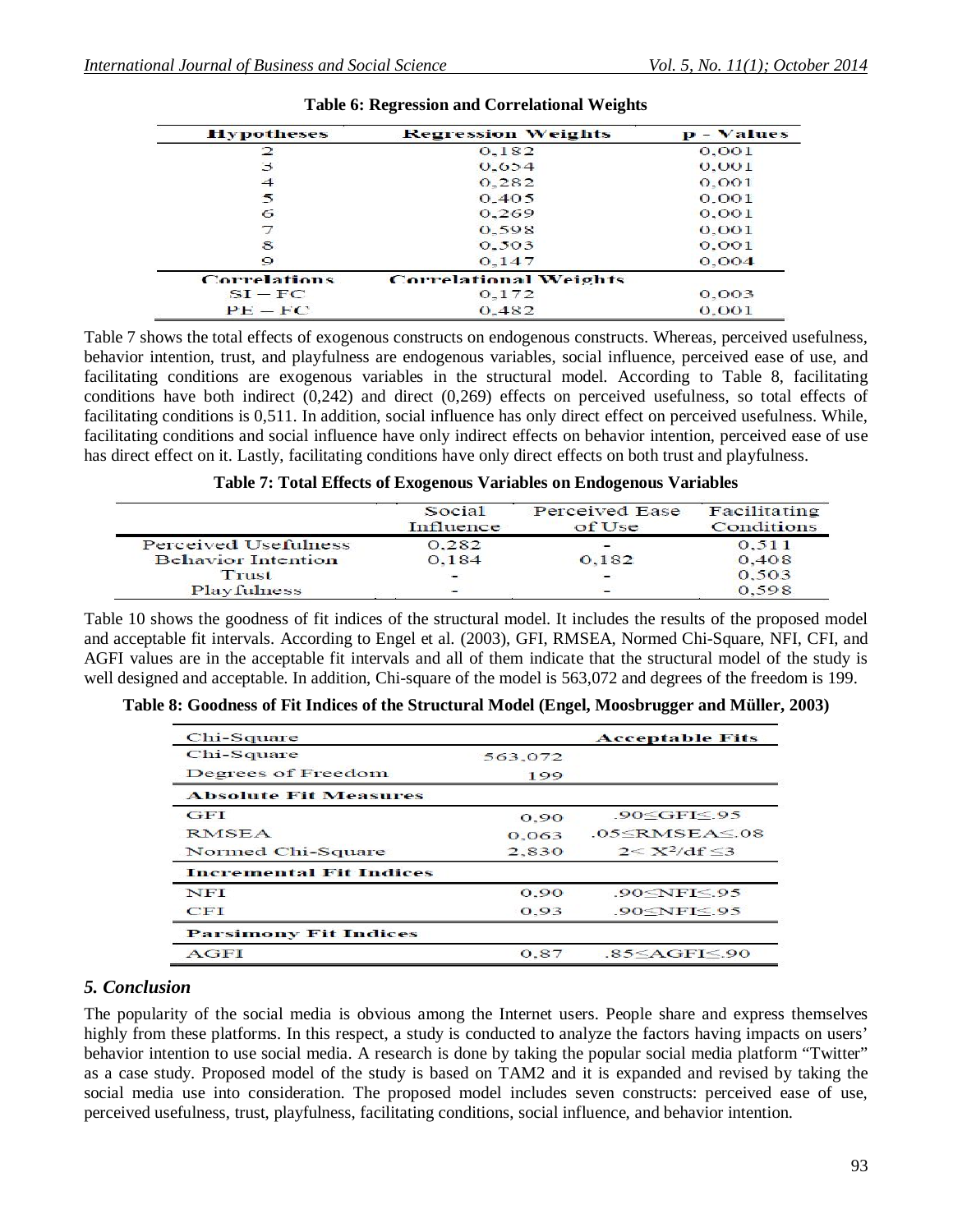These constructs are measured with an online questionnaire including 26 sub items. The questionnaire is distributed through online channels and the data are collected from 462 respondents. SEM is applied as a research technique to calculate the regression weights simultaneously. First of all, CFA is done to validate the measurement model. According to results of CFA four indicators having less factor loadings are removed from the measurement model. The new measurement results point out that the indicators represent the constructs well. Furthermore, all goodness of fit indices are acceptable and so, the measurement model is valid and acceptable. In addition, convergent validity and discriminant validity are measured. For this purpose, construct reliabilities and average variance extracted values are calculated. All the values indicate a good model.

After that, hypotheses are tested within the structural model. Hypothesis 1 is not supported and removed from the model. Besides, new correlations among constructs are added to model according to modification indices and goodness of fit indices indicate that the structural model is valid. All the hypotheses and correlations are significant.

The results figure out that behavior intent is positively affected by perceived ease of use, perceived usefulness, and trust. It is obvious that the effect of perceived usefulness is greater than the two other constructs. It reveals that if users believe that using social media platforms would enhance their own performances, they are more intended to use these platforms. In addition, social influence, playfulness, and facilitating conditions have positive impacts on perceived usefulness. These results indicate that if a user suggests that the social media is useful, users enjoy it, and facilitating conditions satisfy their needs, then users can believe that social media is useful and have more intention to use it. Lastly, it is concluded that facilitating conditions increase users' trustworthiness to social media platforms and their playfulness.

## *References*

- Alam, L., & Lucas, R. (2011, December). Tweeting Government: A case of Australian government use of Twitter. In Dependable, Autonomic and Secure Computing (DASC), 2011 IEEE Ninth International Conference on (pp. 995-1001). IEEE.
- Alam, S. L., Campbell, J., & Lucas, R. (2011, December). Using Social Media in government: the Australian taxation office e-tax Facebook page. In Dependable, Autonomic and Secure Computing (DASC), 2011 IEEE Ninth International Conference on (pp. 1002-1009). IEEE.
- Blunch, N. (2008). Introduction to Structural Equation Modelling using SPPS and AMOS. Los Angeles, London: Sage
- Bollen, K.A. (1989). Structural Equations with Latent Variables, Wiley, New York, NY.
- Brooks, S. L. (2013). Social Media Usage: Examination of Influencers and Effects (Doctoral dissertation, WASHINGTON STATE UNIVERSITY).
- Davis, F. D. (1989). Perceived Usefulness, Perceived Ease of Use, and User Acceptance of Information Technology. MIS Quarterly, 13 (3), 319-340.
- Davis, F. D., &Venkatesh, V. (2000). A Theoretical Extension of the Technology Acceptance Model: Four Longitudinal Field Studies. Management Science, 46 (2), 186-204.
- Davis, G. B., Davis, F. D., Morris, M. G., &Venkatesh, V. (2003). User Acceptance of Information Technology: Toward a Unified View. MIS Quarterly, 27 (3), 425-478.
- Dhurup, M., &Dlodlo, N. (2013). SELECTED SOCIAL MEDIA ANTECEDENTS: ATTITUDES TOWARDS AND BEHAVIOURAL IMPACTS ON ITS USAGE AMONG CONSUMERS IN A DEVELOPING COUNTRY. StudiaUniversitatis Babes Bolyai-Oeconomica, (3), 90-109.
- Engel, KS.,Moosbrugger, H. & Müller, H. (2003). Evaluating the Fit of Structural Equation Models: Tests of Significance and Descriptive Goodness-of-Fit Measures. Methods of Psychological Research Online, 8 (2): 23-74.
- Fornell, C. and Larcker, D.F. (1981). Evaluating structural equation models with unobservable
- variables and measurement errors. Journal of Marketing Research, Vol. 18 No. 1, pp. 39-50.
- Hair, J., Black, W., Babin, B. & Anderson, R. (2010). Multivariate Data Analysis: A Global Perspective (7th ed.). Upper Saddle River, NJ , London: Pearson Education.
- Hughes, D. J., Rowe, M., Batey, M., & Lee, A. (2012). A tale of two sites: Twitter vs. Facebook and the personality predictors of social media usage. Computers in Human Behavior, 28(2), 561-569.